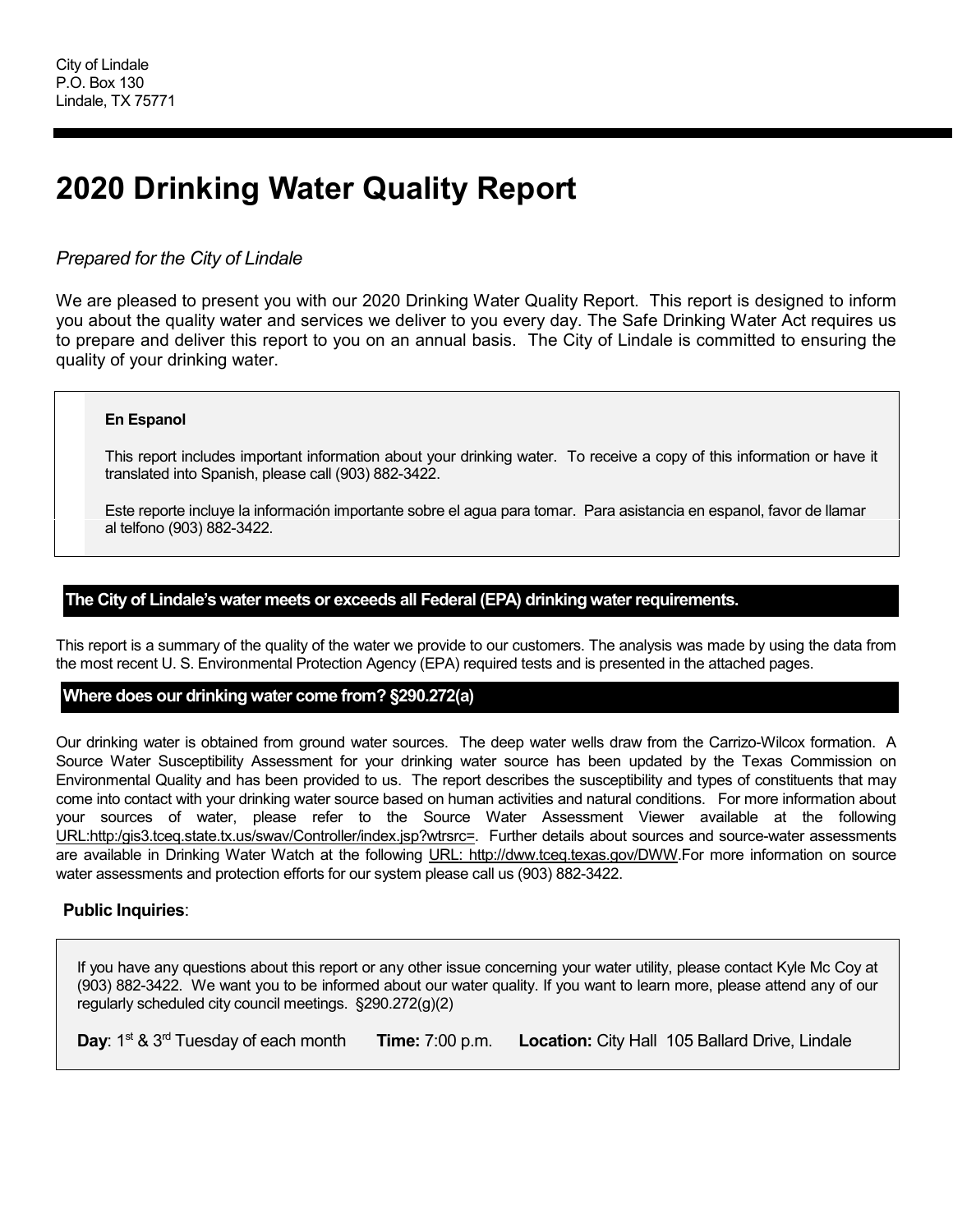# **SPECIAL NOTICE FOR THE ELDERLY, INFANTS, CANCER PATIENTS, PEOPLE WITH HIV/AIDS OR OTHER IMMUNE PROBLEMS**

**You may be more vulnerable than the general population to certain microbial contaminants, such as Cryptosporidium, in drinking water. Infants, some elderly, or Immuno-compromised persons such as those undergoing chemotherapy for cancer; those who have undergone organ transplants; those who are undergoing treatment with steroids; and people with HIV/AIDS or other immune system disorders can be particularly at risk for infections. You should seek advice about drinking water from your physician or health care provider. The EPA/Centers for Disease Control (CDC) guidelines on appropriate means to lessen the risk of infection by Cryptosporidium and other microbial contaminants are available from the Safe Drinking Water Hotline (800-426-4791). §290.273**

# **About the Attached Tables**

All drinking water, including bottled drinking water, may be reasonably expected to contain at least small amounts of some contaminants. The presence of contaminants does not necessarily indicate that the water poses a health risk. More information about contaminants and potential health effects can be obtained by calling the Environmental Protection Agency's Safe Water Drinking Hotline (1-800-426-4791).

The sources of drinking water (both tap and bottled) include rivers, lakes, streams, ponds, reservoirs, springs, and wells. As water travels over the surface of the land or through the ground, it dissolves naturally occurring minerals, and in some cases radioactive material, and can pick up substances resulting from the presence of animal or human activity. Other substances may be found in the water supply. Microbial contaminants, such as viruses and bacteria, which may come from sewage treatment plants, septic systems, agricultural livestock operations, and wildlife. Inorganic contaminants, such as salts and metals, which can be naturally-occurring or result from urban storm water runoff, industrial or domestic wastewater discharges, oil and gas production, mining, or farming. Organic chemical contaminants, including synthetic and volatile organic chemicals, which are by-products of industrial processes and petroleum production, and can also come from gas stations, urban storm water runoff, and septic systems. Radioactive contaminants, which can be naturallyoccurring or be the result of oil and gas production and mining activities. Pesticides and herbicides, which may come from a variety of sources such as agriculture, urban storm water runoff, and residential uses.

In order to ensure that tap water is safe to drink, EPA prescribes regulations which limit the amount of certain contaminants in water provided by public water systems. FDA regulations establish limits for contaminants in bottled water which must provide the same protection for public health. The attached tables contain all of the constituents, which have been found in your drinking water for the period of January 1st to December 31st, 2020 unless otherwise noted. The U.S. EPA requires water systems to test up to 97 constituents.

In the following tables, you will find many terms and abbreviations you might not know. To help you better understand these terms we've provided the following definitions: see §290.272(b):

- Maximum Contaminant Level The "Maximum Allowed" (MCL) is the highest level of a contaminant that is allowed in drinking water. MCLs are set as close to the MCLGs as feasible using the best available treatment technology.
- Maximum Contaminant Level Goal The "Goal"(MCLG) is the level of a contaminant in drinking water below which there is no known or expected risk to health. MCLGs allow for a margin of safety.
- Maximum Residual Disinfectant Level (MRDL)- The highest level of a disinfectant allowed in drinking water. There is convincing evidence that addition of a disinfectant is necessary for control of microbial contaminants.
- Maximum Residual Disinfectant Level Goal (MRDLG)- The level of a drinking water disinfectant below which there is no known or expected risk to health. MRDLGs do not reflect the benefits of the use of disinfectants to control microbial contaminants.
- Level 1 Assessment A Level 1 assessment is a study of the water system to identify potential problems and determine (if possible) why total coliform bacteria have been found in our water system.
- Level 2 Assessment A Level 2 assessment is a very detailed study of the water system to identify potential problems and determine (if possible) why an E. coli MCL violation has occurred and/or why total coliform bacteria have been found in our water system on multiple occasion
- Treatment Technique (TT) A treatment technique is a required process intended to reduce the level of a contaminant in drinking water.
- Action Level The concentration of a contaminant which, if exceeded, triggers treatment or other requirements which a water system must follow.
- Action Level Goal (ALG) The level of a contaminant in drinking water below which there is no known or expected risk to health. ALGs allow for a margin of safety

#### THE CITY OF LINDALE 2 2020 CONSUMER CONFIDENCE REPORT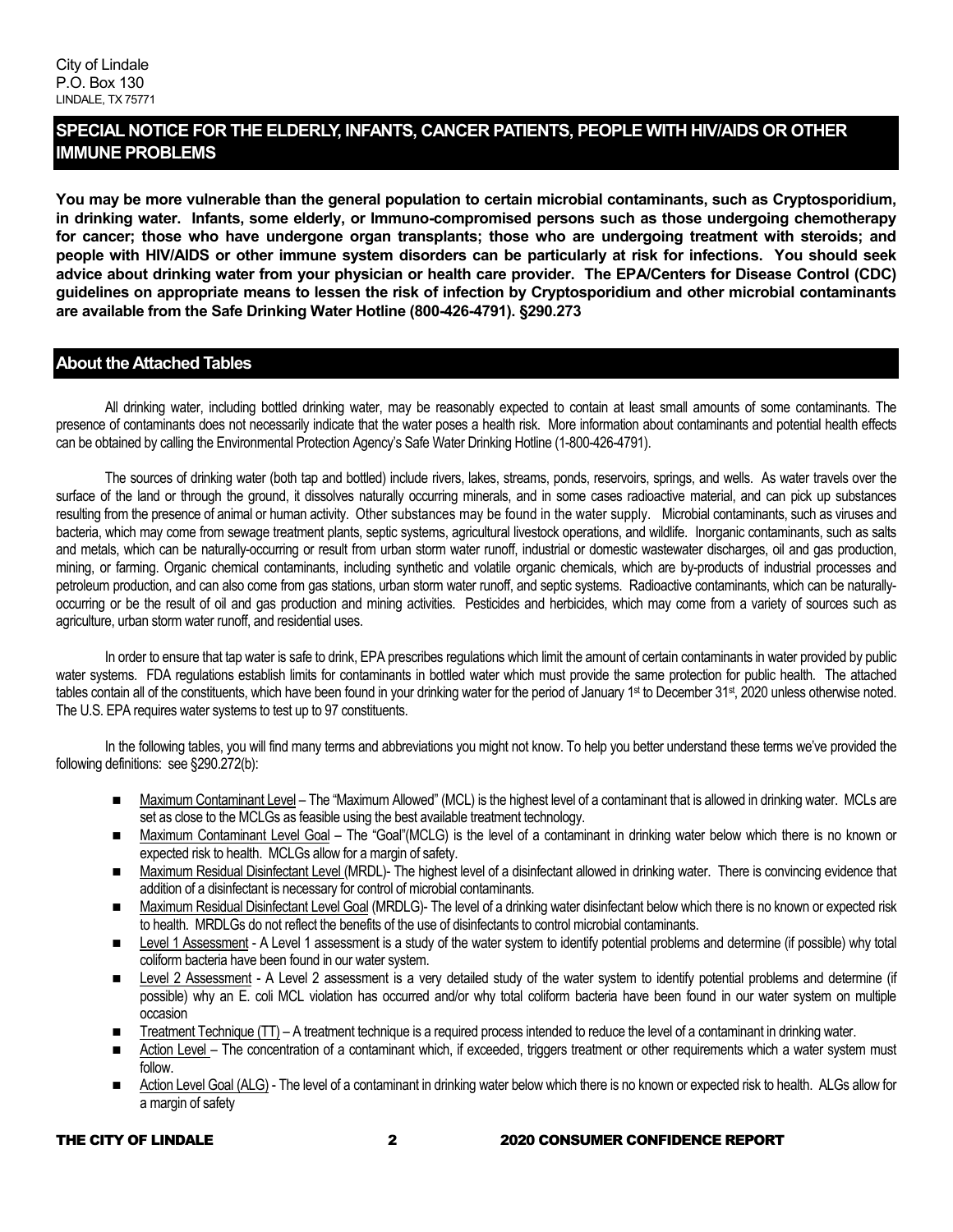City of Lindale P.O. Box 130 LINDALE, TX 75771

- Parts per million (ppm) or Milligrams per liter (mg/l) One part per million corresponds to a single penny in \$10,000 or is about the same as one drop of soda in 35 Big Gulps (32 oz. each).
- Parts per billion (ppb) or Micrograms per liter One part per billion corresponds to one minute in 2,000 years, or a single penny in \$10,000,000.
- Micromhos per cm (umhos/cm) This property is a measure of the ability of water to conduct electricity.
- HRA Avg.(Highest Running Annual Average) The highest of four values calculated by averaging each quarter's average result with the three (3) previous quarter's average results.
- Million Fibers per liter (MFL) A measure of asbestos.
- Millirems per year (mrem) A measure of radiation absorbed by the body.
- Nephelometric Turbidity Units (NTU) A measure of turbidity.

The state requires us to monitor for some contaminants less than once per year because the concentrations of these contaminants do not change frequently. Some of our data, though representative, is more than one year old.

| <b>Constituent</b> | <b>City of Lindale</b> | <b>MCL</b>     | <b>MCLG</b>    | <b>Range of</b>     | <b>Sample</b> | <b>Violation</b> | <b>Typical Sources</b>                                                                                                               |
|--------------------|------------------------|----------------|----------------|---------------------|---------------|------------------|--------------------------------------------------------------------------------------------------------------------------------------|
|                    | Max. Level             |                |                | <b>Detections</b>   | Year          |                  | of Constituent                                                                                                                       |
| Asbestos           | < 0.0002               | >10            | >7             | 0<br>< 0.0002       | 2017          | NO.              | Natural occurring mineral. Erosion<br>of natural deposits;                                                                           |
| Barium (ppm)       | 0.047                  | $\overline{2}$ | $\overline{2}$ | 0.027<br>0.047      | 2020          | <b>NO</b>        | Erosion of natural deposits;<br>Discharge of drilling wastes;<br>Discharge from metal refineries.                                    |
| Fluoride (ppm)     | 0.115                  | 4              | 4              | $0.084 -$<br>0.115  | 2020          | <b>NO</b>        | Water additive which promotes<br>strong teeth; Erosion of natural<br>deposits; Discharge from fertilizers<br>and aluminum factories. |
| Nitrate (ppm)      | 0.305                  | 10             | 10             | 0.0161<br>$-0.0305$ | 2020          | <b>NO</b>        | Runoff from fertilizer use; Leaching<br>from septic tanks, sewage; Erosion<br>of natural deposits                                    |

# **Table 1. Inorganic Constituents §290.272 (c)**

#### **Table 2. Organic Constituents §290.272 (c)**

| <b>Constituent</b>                  | City of<br>Lindale<br>Max.<br>Level | <b>MCL</b> | <b>MCLG</b> | Range of<br>∣Detection | <b>Sample</b><br>Year | <b>Violation</b> | <b>Typical Sources</b><br>of Constituent         |
|-------------------------------------|-------------------------------------|------------|-------------|------------------------|-----------------------|------------------|--------------------------------------------------|
| Di(2-ethylhexyl) phthalate<br>(ppb) | No<br>Detect                        |            |             | <b>ND</b>              | 2020                  | NO               | Discharge from rubber and<br>chemical factories. |

#### **Table 3. Disinfection Byproducts & Disinfection Residual §290.272(c)**

| <b>Constituent</b>           | City of<br>Lindale<br>Max. | <b>MCL</b> | <b>MCLG</b> | <b>Range of</b>  | <b>Sample</b> | <b>Violation</b> | <b>Typical Sources</b>       |
|------------------------------|----------------------------|------------|-------------|------------------|---------------|------------------|------------------------------|
|                              | Level                      |            |             | <b>Detection</b> | Year          |                  | of Constituent               |
| Total Trihalomethanes (ppb)  | 21.0                       | 80         |             | ND-              | 2020          | NO.              | By product of drinking water |
|                              |                            |            |             | 21.0             |               |                  | chlorination                 |
| Total Haloacetic Acids (ppb) | 4.9                        | 60         |             | ND-              | 2020          | NO               | By product of drinking water |
|                              |                            |            |             | 4.9              |               |                  | chlorination.                |
| Chlorine Disinfectant (ppm)  | 1.06*                      | 4          | --          | 0.6              | 2020          | NO.              | Disinfectant used to control |
|                              |                            |            |             | $-2.15$          |               |                  | microbes.                    |

\* Maximum level determined by the highest running annual average (HRAA)

This evaluation is required sampling by the EPA to determine the range of total Trihalomethanes and Haloacetic acid in the system for future regulations. The samples are not used for compliance, and may have been collected under non-standards conditions. EPA also requires the data to be reported here.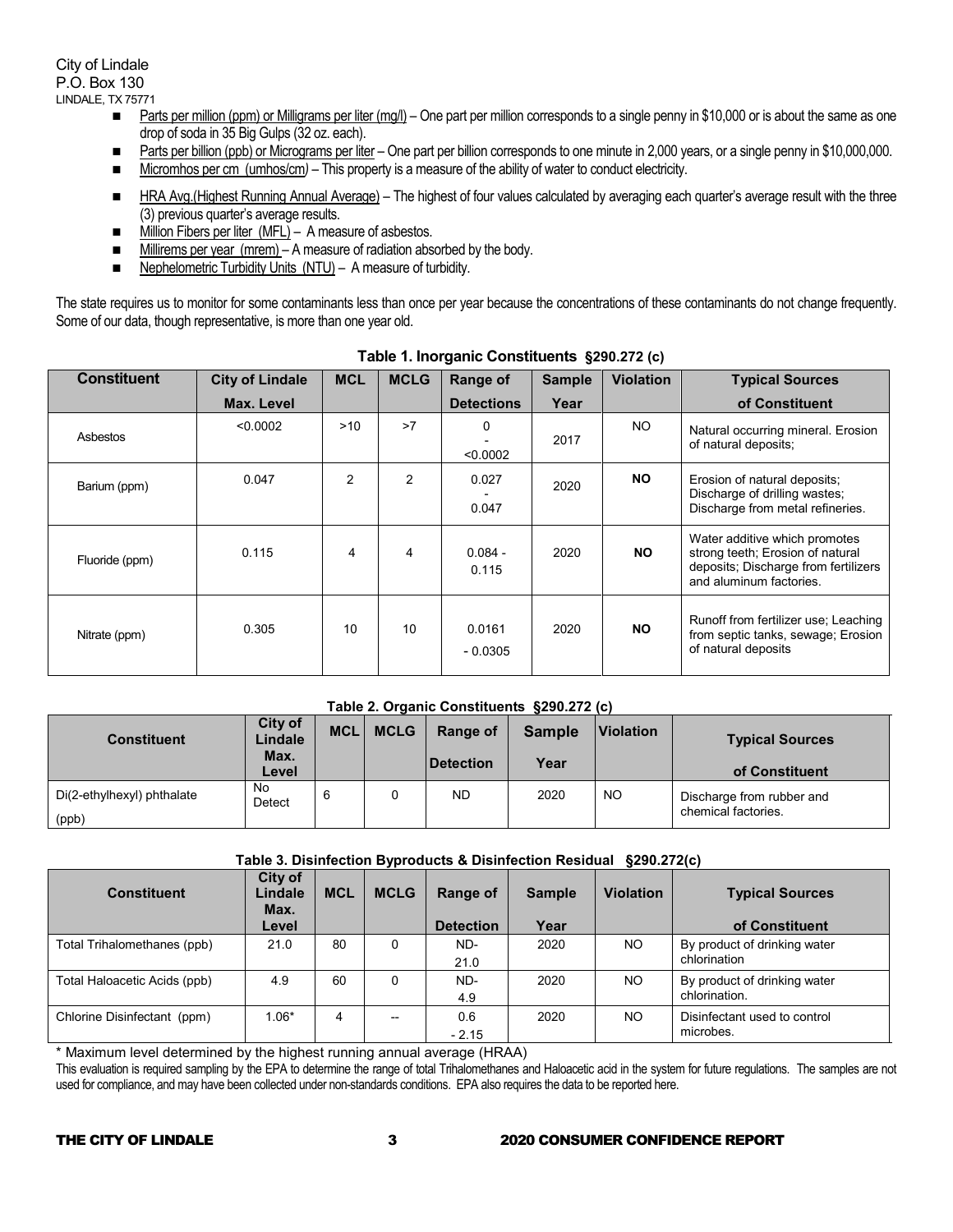City of Lindale P.O. Box 130 LINDALE, TX 75771

### **Additional Health Information for Lead §290.272(g)(2)**

If present, elevated levels of lead can cause serious health problems, especially for pregnant women and young children. Lead in drinking water is primarily from materials and components associated with service lines and home plumbing. This water supply is responsible for providing high quality drinking water but cannot control the variety of material used in plumbing components. When your water has been sitting for several hours, you can minimize the potential for lead exposure by flushing your tap water for 30 seconds to 2 minutes before using water for drinking or cooking. If you are concerned about lead in your drinking water you may wish to have your water tested. Information on lead in drinking water, testing methods and steps you can take to minimize exposure is available from the Safe Drinking Water Hotline or a[t http://www.epa.gov/safewater/lead.](http://www.epa.gov/safewater/lead)

| Table 4. Lead & Copper §290.272(c) |                                                                       |           |             |                                              |                       |                                                                                                              |  |  |  |
|------------------------------------|-----------------------------------------------------------------------|-----------|-------------|----------------------------------------------|-----------------------|--------------------------------------------------------------------------------------------------------------|--|--|--|
| <b>Constituent</b>                 | <b>City of Lindale</b><br><b>Water</b><br>90 <sup>th</sup> percentile | <b>AL</b> | <b>MCLG</b> | <b>Number of sites</b><br>found above the AL | <b>Sample</b><br>Year | <b>Typical Sources</b><br>of Constituent                                                                     |  |  |  |
| Lead (ppb)                         | 4.5                                                                   | 15        | $\Omega$    | 0                                            | 2019*                 | Erosion of natural deposits;<br>Corrosion of household plumbing systems                                      |  |  |  |
| Copper (ppm)                       | 0.332                                                                 | 1.3       | 1.3         | 0                                            | 2019*                 | Erosion of natural deposits; Corrosion of<br>household plumbing systems; Leaching from<br>wood preservatives |  |  |  |

\*Year of most recent analysis

#### **Table 5. Unregulated Constituents §290.272 (c)(1)(B)**

| <b>Constituent</b>            | City of<br>Lindale<br>Max. Level | <b>MCL</b> | <b>MCLG</b> | Range of<br><b>Detection</b> | <b>Sample</b><br>Year | <b>Typical Sources</b><br>of Constituent                                                                                                |
|-------------------------------|----------------------------------|------------|-------------|------------------------------|-----------------------|-----------------------------------------------------------------------------------------------------------------------------------------|
| Chloroform (ppm)              | 7.87                             |            | None        | $1.57 -$<br>7.87             | 2020                  | Unregulated contaminant monitoring helps<br>EPA to determine where certain contaminants<br>occur and whether it needs to regulate them. |
| Bromodichloromethane<br>(ppm) | 8.43                             |            | None        | $1.34 -$<br>8.43             | 2020                  | Unregulated contaminant monitoring helps<br>EPA to determine where certain contaminants<br>occur and whether it needs to regulate them. |
| Dibromochloromethane<br>(ppm) | 7.75                             |            | None        | $2.7 -$<br>7.75              | 2020                  | Unregulated contaminant monitoring helps<br>EPA to determine where certain contaminants<br>occur and whether it needs to regulate them. |
| Bromoform (ppm)               | 1.89                             |            | None        | ND-<br>1.89                  | 2020                  | Unregulated contaminant monitoring helps<br>EPA to determine where certain contaminants<br>occur and whether it needs to regulate them. |

| Table 6. Radionuclides             |                                  |            |              |                              |                       |                  |                                           |  |
|------------------------------------|----------------------------------|------------|--------------|------------------------------|-----------------------|------------------|-------------------------------------------|--|
| <b>Constituent</b>                 | City of<br>Lindale<br>Max. Level | <b>MCL</b> | <b>IMCLG</b> | Range of<br><b>Detection</b> | <b>Sample</b><br>Year | <b>Violation</b> | <b>Typical Sources</b><br>of Constituent  |  |
| Gross Alpha (pCi/L)                | NO DETECT                        | 15         | $\Omega$     | No Detect-                   | 2016*                 | NO.              | Erosion of natural deposits               |  |
| Gross Beta (pCi/L)                 | NO DETECT-                       | 50         | $\Omega$     | No Detect-                   | 2016*                 | <b>NO</b>        | Decay of natural and man-made<br>deposits |  |
| <b>Combined Uranium</b>            | NO DETECT                        | 0.03       | 0            | No Detect                    | 2020                  | <b>NO</b>        | Erosion of natural deposits               |  |
| Combined Radium 226/228<br>(pCi/L) | 1.5                              | 5          | 0            | $1.5 - 1.5$                  | 2016*                 | NΟ               | Erosion of natural deposits               |  |

\*Year of most recent analysis